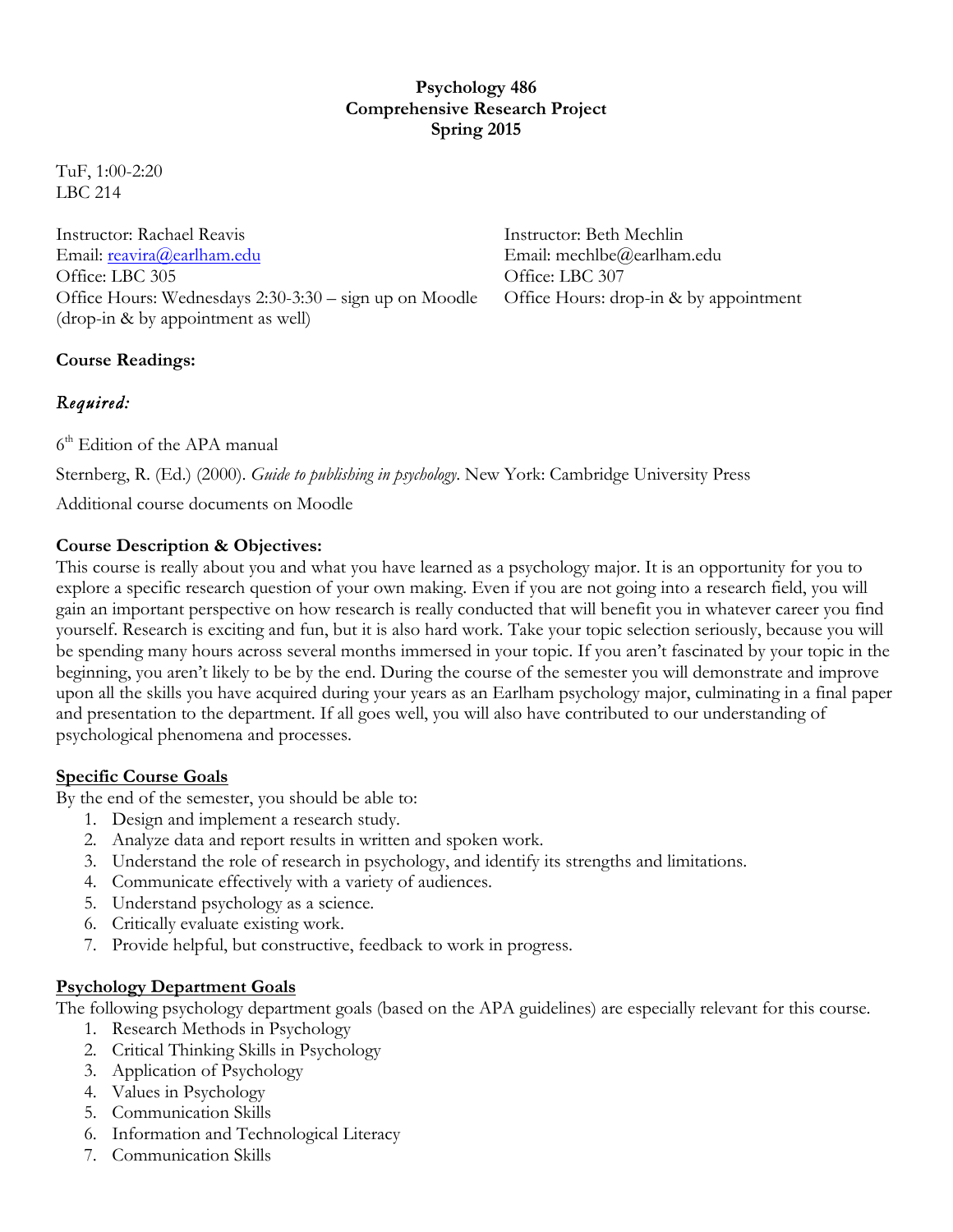## **Earlham General Education Goals:**

The following general education goals are especially relevant for this course.

- 1. Close and critical reading, thoughtful reflection, ready discussion, and cogent writing.
- 2. Increased adeptness in thoughtfully considering texts of all sorts, whether singly or in comparison with one another.
- 3. Gaining an understanding of the scientific process through direct experience.
- 4. Systematic understanding and overt application of quantitative and analytic reasoning.
- 5. Practice and discipline in group learning. This includes thoughtful community membership.
- 6. The ability to gather information from print and electronic sources and critical capacity to evaluate the data gathered and the ideas encountered.

#### **Course Credit Explanation**

Following the successful completion of PSYC 486, you will earn three course credits. The federal expectation of each credit hour is one hour of class per week, plus *a minimum* of two hours of work per week outside of class (http://www.ecfr.gov/cgi-bin/text-idx?rgn=div8&node=34:3.1.3.1.1.1.23.2). This means a minimum of nine hours of work devoted to a three-credit class each week. Many classes will require more work and preparation outside of class, and PSYC 486 is likely to be one of those. Anticipate spending an *average* of 10-15 hours per week devoted to your senior research project. (That means that some weeks you may spend even more than that on the project.)

### **Evaluation:**

Your final grade will be based largely on your final paper and presentation, but also on your ability to meet deadlines, your ability to respond appropriately to criticism, and your participation in the class, which will be taken very seriously.

### **1) Effort.**

- § **Attendance.** Attendance will be taken every day, and lateness will be noted. Some days will be designated as "independent work" days, but **you are still expected to come to class and check in**. Doing a full and well-executed research project in one semester is a significant task, and it is easy to fall behind and hard to catch up. Although you are expected to come to class every day, if you miss one class period, your grade will not suffer. However, each class period missed after that will result in your **final grade being lowered by a full percentage point**. If you are hospitalized or have a death in your immediate family, we will work together to determine whether you can complete the course or should take an incomplete.
- **Participation.** You will be part of working groups of 3-4 people. You will be brainstorming about ideas, helping others to refine their ideas, reading each other's drafts, providing constructive feedback, responding constructively to feedback, and other supportive endeavors. Your participation grade will be based on what we observe, a self-evaluation of your performance as a group member, and an evaluation from each of your group members about your contributions.
- **Drafts.** Research and dissemination (writing and presenting) require a lot of drafting. The first thought you think or the first draft you write will not be polished. This is true for novice and seasoned writers alike. Furthermore, draft deadlines help you stay on schedule. If you follow the deadlines in the syllabus, then you will be able to complete your project in time. If you don't, then you will run the risk of not completing your project and your grade will suffer. If you would like to turn in drafts more frequently than what is listed on the syllabus, please just let us know. Part of your grade will also be based on your ability to incorporate (or thoughtfully explain why you are not incorporating) both instructor feedback and the feedback of your working group. Failure to respond to or incorporate feedback will negatively affect your grade.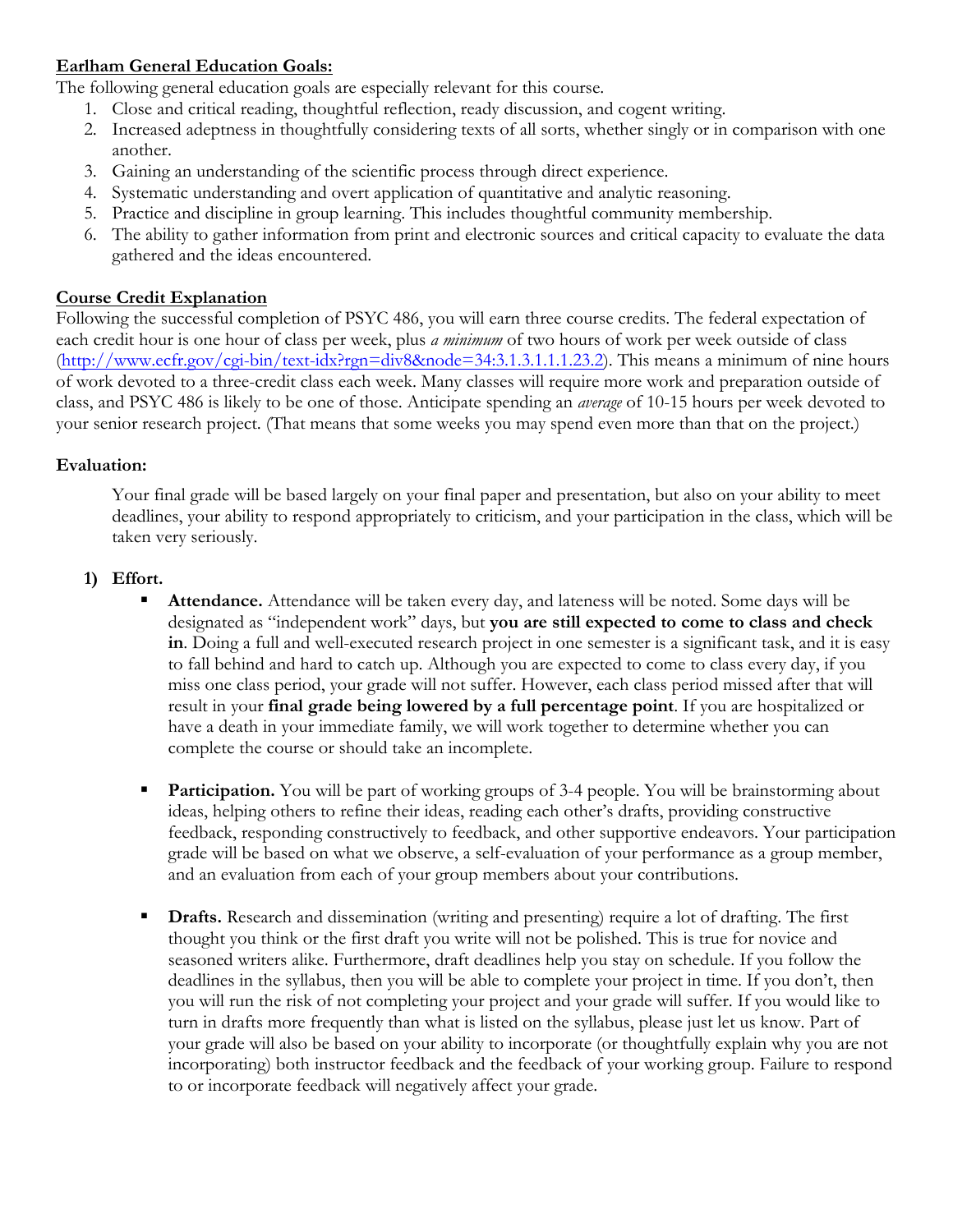- **Effort** will account for **10% of your final grade**, not including any penalties for attendance problems. There are two important aspects to notice. First of all, displaying very little effort during the semester can have a large impact on your grade (a full letter grade). However, the bulk of your final grade will be based on the final product of your paper and presentation. Simply stated, this is not an "'A' for effort" project, but a lot of effort is needed to do a good job.
- **2) Final Paper.** Your final paper will be graded for the design of your project, conceptual and theoretical soundness of your project, writing (including clarity and grammar), and APA style. Your paper grade will be based on instructor evaluation (**25% of your final grade**) and the evaluation of your second reader (**25% of your final grade**). To pass this portion of your comps, both your instructor and second reader need to judge your paper to be at least a C-. See below for the graduation requirement. Please note that excellent papers require many, many drafts. We will make suggestions for major problems we see in each draft. Don't be surprised, however, when the next draft also has many suggestions. Although it can be frustrating, this is the nature of the writing process. The more you let us see your work, and the more effort you put into making changes (or justifying why you do not agree with those changes), the better your paper will get. We encourage you to focus not on getting an "A," but on doing the best work that you can.
- **3) Final Presentation.** Your presentation grade will be based on the clarity of your message, the eloquence of your delivery, and the thoughtfulness of your responses to audience questions. Like your paper, presentations require many drafts and new comments and issues will be identified in each draft. Your presentation grade will be based on instructor assessment (**20% of your final grade**), which will be influenced by your incorporation of suggestions from your instructors and your classmates. The psychology and neuroscience professors present at your talk will also assess your performance. Their assessments will be averaged and that average will account for **20% of your final grade**.
- **4) Final Grade & Graduation Requirement.** There are two key components to successfully completing this portion of your comprehensive exam in psychology or neuroscience: the final paper and the oral presentation. If you complete both components by the end of the semester and the paper is judged by both your first and second readers as at least a C-, you will have passed this portion of your comprehensive exam. If you fail to complete either the paper **or** the presentation by the end of the semester you will receive a Din the course. If you complete **neither** the paper or the presentation by the end of the semester, you will receive an F.

As of April 1, the department must report to the Registrar whether there is a reasonable expectation that you will satisfactorily complete your paper and presentation, so they know whether to list you in the Commencement program as a May graduate. If we do not believe your progress justifies this report to the registrar, we will so inform you and the Registrar. You will have until the last day of final exams to satisfactorily complete both components. If you do not, then you will receive an D- and be a December graduate. You will have 30 days from the last day of finals to satisfactorily complete the course. If you do not, you will receive an F, have to re-register for Senior Research in the fall semester, and will be required to pay the enrollment cost for that course.

| Rachael/Beth's assessment of the final paper: 25% of grade   |                                         | A-: 90-92.9%; A: 93%-99.9%; A+: $100\%$ |
|--------------------------------------------------------------|-----------------------------------------|-----------------------------------------|
| $2nd$ reader's assessment of the final paper:   25% of grade |                                         | B-: 80-82.9%; B: 83-86.9%; B+: 87-89.9% |
| Rachael/Beth's assessment of the final                       |                                         | C-: 70-72.9%; C: 73-76.9%; C+: 77-79.9% |
|                                                              | presentation: $\frac{20\%}{6}$ of grade |                                         |
| Average of other faculty assessment of final                 |                                         | D: $65-69.9\%$                          |
|                                                              | presentation: $\frac{20\%}{6}$ of grade | $F: \ 65\%$                             |
| Deadlines/Effort:   10% of grade                             |                                         |                                         |

**Grading:**

*We do not round grades. For example, 79.9999 is a C+, no exceptions. Please note the grading scale—it may be different from other classes you have had.*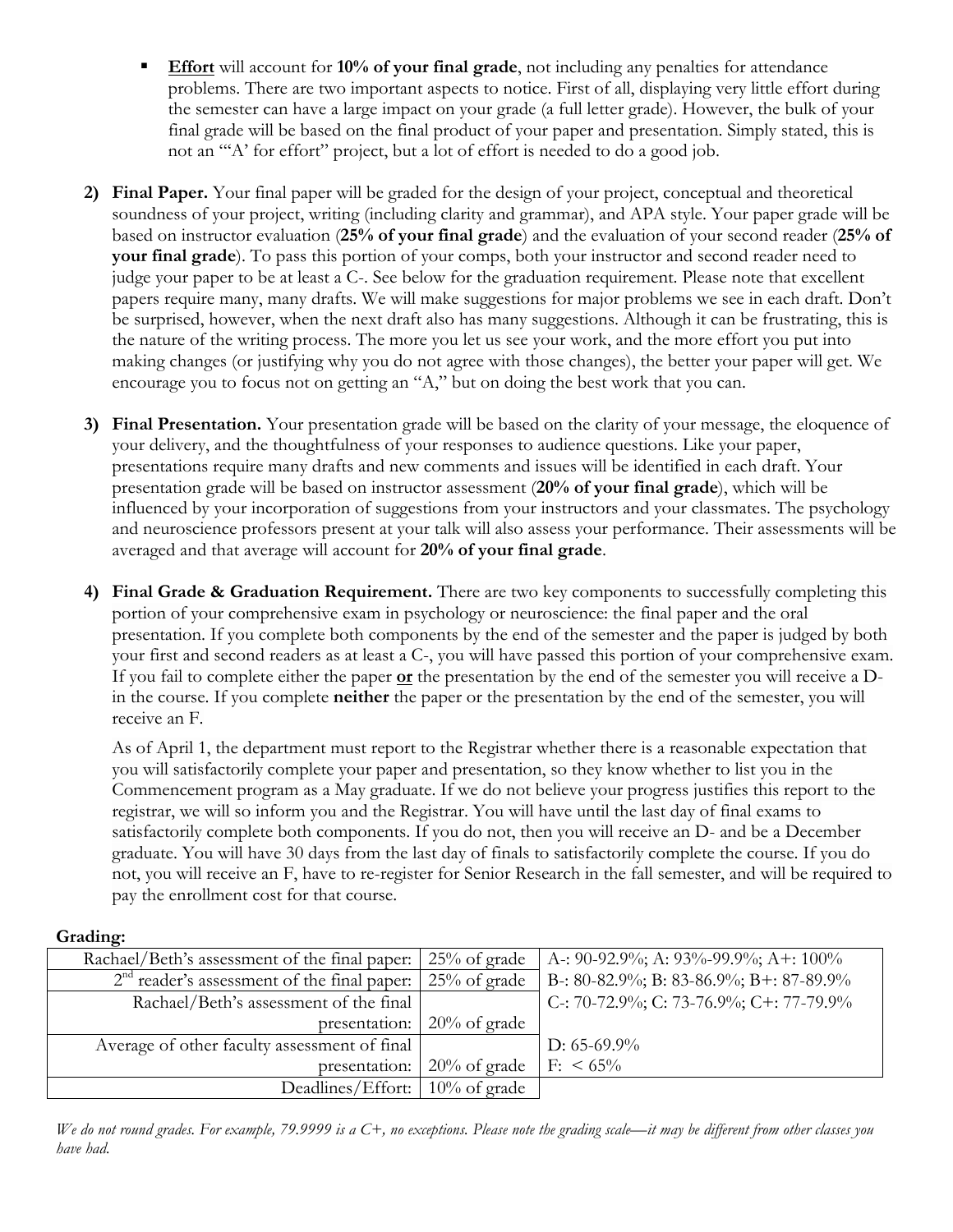**Office hours etiquette:** We are happy to schedule times to meet with you outside of class. We anticipate that all of you will need to meet with one of us at least once, and many of you will need to meet with us several times. You are welcome to drop in. Please be understanding if we are in the office, but preparing something else. We can pick a time then for you to come back, if that is the case. You can also make appointments with us in class or via email. Students can sign up on Moodle to meet with Rachael. She has times posted every Wednesday from 2:30-3:30. During that time, please sign up for a time rather than dropping in. At other times during the week, you may drop in. Please be courteous and arrive on time for your meeting. If you arrive late or do not come (without informing us well in advance), then this takes away from time we could be spending with other students. If you cannot make it to your scheduled appointments, then we may have to limit our meetings to class time and via email.

## **Email Etiquette:**

You are encouraged to contact us via e-mail with any questions that you may have, but we ask that you make sure you have looked for the answer yourself first (on Moodle, in course documents) and that you correspond professionally. We can also use email to schedule a time to meet in person or to chat online or via Skype.

Technology guidelines<sup>1</sup>: You need to protect yourself against technology problems. You need to develop work habits that take potential technological problems into account. These habits will serve you in your career. Technological problems are a fact of life, and are not considered unforeseen issues. (Your dorm falling into a sinkhole would qualify as "unforeseen"). Start early and save often. Always keep a backup of your work. Carbonite and Backblaze are two services that will automatically back your work up into a cloud. Or you can invest in an external hard drive. Or you can email yourself your work.

Computer viruses, lost flash drives, corrupted files, incompatible formats, WiFi connectivity problems – none of these unfortunate events should be considered an emergency. Take the proper steps to ensure that your work will not be lost forever. Learn the locations and operating hours of all the computer labs on campus. Do not procrastinate. Know the resources on campus for technical problems with connectivity or Moodle. The Help Desk will need time to assist you. Again, don't procrastinate.

## **Academic Honesty:**

All students are expected to conduct themselves with honesty and integrity in this course. The honor code is both a privilege and a responsibility, and you are expected to take it seriously. Suspected infractions, such as plagiarism, fabrication of reports, and cheating will be treated seriously and will be reported. Furthermore, if you are aware of a violation of academic integrity, it is your responsibility to take action.

Learning to think for yourself, assess information judiciously, and speak and write effectively in your own voice is at the heart of a liberal arts education and global citizenship. Treasure and cultivate these skills. Papers and other work, including digital creations, downloaded or copied from other sources, or in which words or ideas belonging to others have been deliberately misrepresented as your own, will receive an automatic F, as they thwart your learning process and damage the integrity of knowledge-discovery. If you have questions about how to find, integrate, and properly cite sources, never hesitate to ask for help.

An excellent place to find help in knowing when and how to cite others' work appropriately can be found on the Libraries page: http://library.earlham.edu/friendly.php?s=academic\_integrity. The site also includes Earlham's full statement on academic integrity and procedures for addressing academic violations of the Student Code of Conduct.

#### **Students with Disabilities:**

 $\overline{a}$ 

Students with a documented disability (e.g., physical, learning, psychiatric, visual, hearing, etc.) who need to arrange reasonable classroom accommodations must request accommodation memos from the Academic Enrichment Center and contact their instructors each semester. For greater success, students are strongly encouraged to visit the Academic Enrichment Center within the first two weeks of each semester to begin the process. http://www.earlham.edu/policies-and-handbooks/academic/policy-on-student-learning-disabilities/

<sup>&</sup>lt;sup>1</sup> Drawn from material by George H. Williams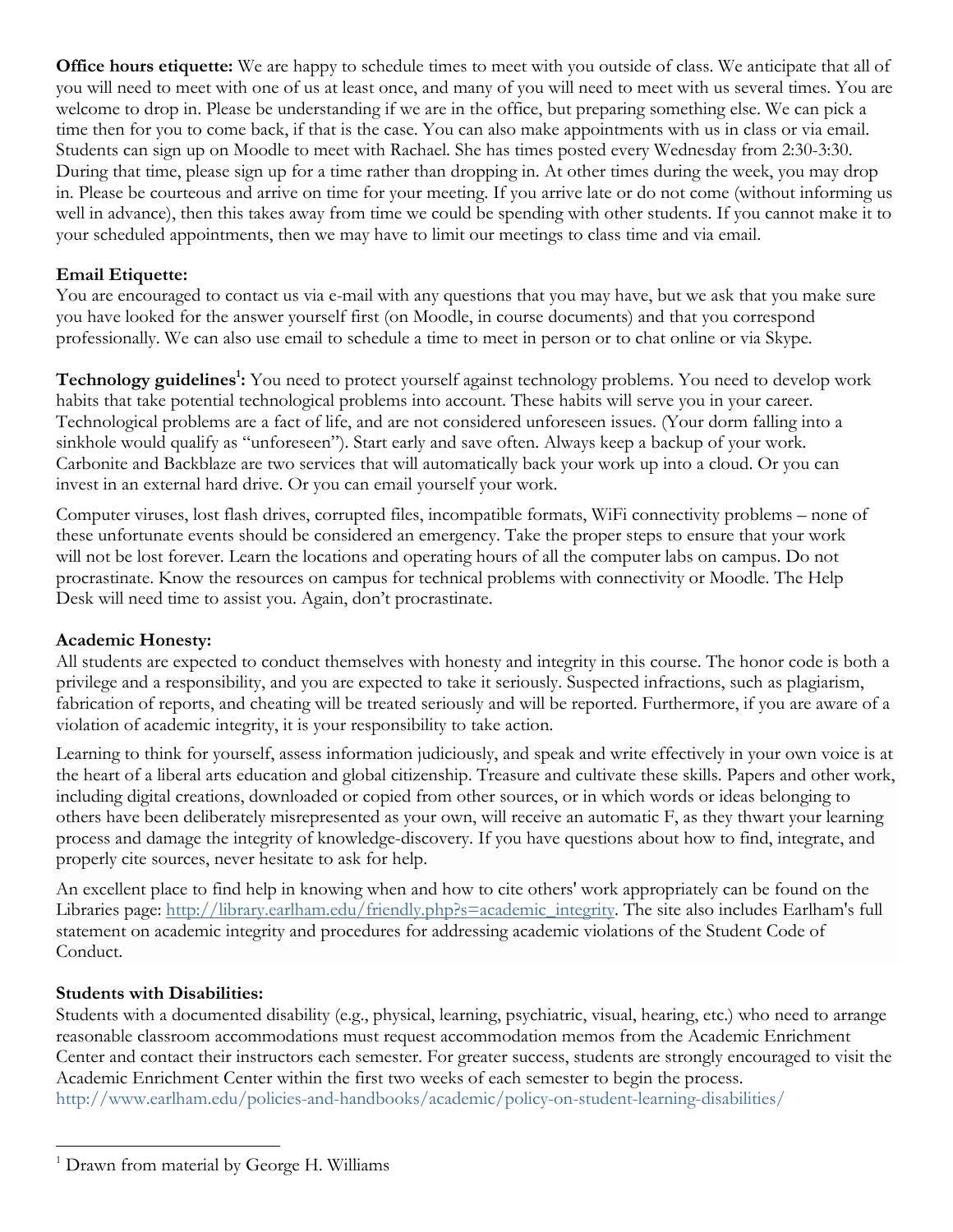# **Schedule of Topics & Assignments**

Please note that this schedule is tentative and may change as circumstances require. Readings are due the day they are listed.

| 1/16 | Introduction; questionnaire; initial topics; assigning<br>working groups; sign up for library instruction;<br>academic integrity; Qualtrics introduction; SPSS<br>introduction                                                                                                                                                                                                                                                                                                                                                    |
|------|-----------------------------------------------------------------------------------------------------------------------------------------------------------------------------------------------------------------------------------------------------------------------------------------------------------------------------------------------------------------------------------------------------------------------------------------------------------------------------------------------------------------------------------|
| 1/20 | Discussing research question and/or study design in<br>working groups. At the end of class, each person will<br>show Rachael & Beth either a design sketch or a<br>relatively long list of potential search terms and search<br>term combinations.                                                                                                                                                                                                                                                                                |
| 1/23 | Bring citations of at least 5 articles and be prepared to<br>discuss them with your working group.<br>IRB training cert. (see Moodle) due in class<br>Topics due on Moodle by 11:59pm<br>What you submit should be as detailed as possible. If<br>you have a good design idea, then submit that.                                                                                                                                                                                                                                  |
| 1/27 | In class: What makes a good introduction?<br>Making a concise literature review in PowerPoint<br>Assigned Reading: Chapter 4 "Introducing your<br><b>Research Report"</b><br>Rough Intro Presentation Slides due<br>$1/28$ by $11:59$ pm on Moodle                                                                                                                                                                                                                                                                                |
| 1/30 | In class: Be prepared to present your intro<br>presentation to the class and/or to your working<br>group. Bring slides. Bring a laptop, if possible. Take<br>notes on areas of research lacking as well as on<br>presentation style. If time, start working on your<br>written introduction.<br>Email or give each member of your working<br>group a draft of your introduction by 2/1. Return<br>edited drafts to workgroup authors by class time<br>on $2/3$ .<br>Class will meet in LBC 309 (Psych lab) because of<br>Model UN |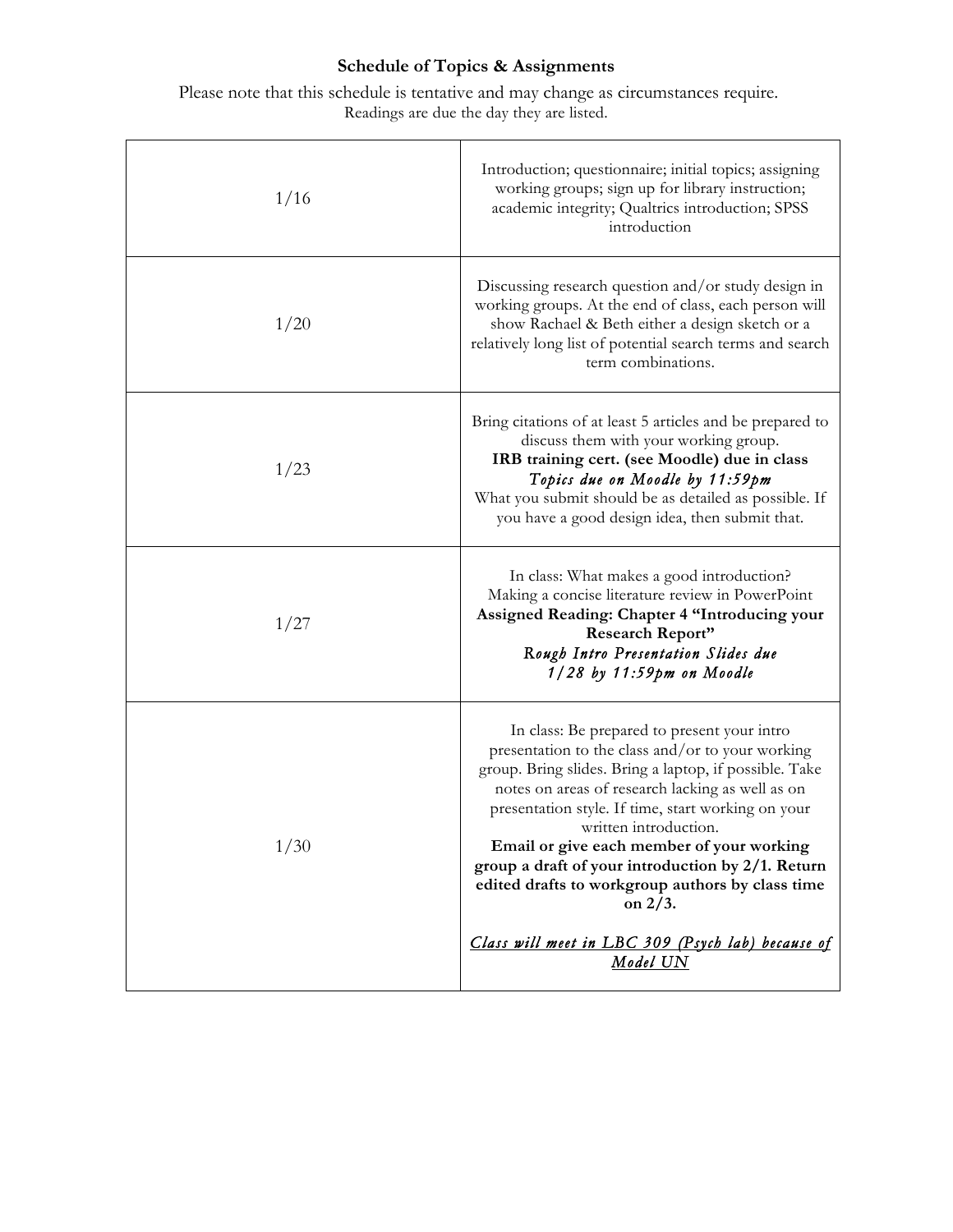| 2/3  | Bring ideas for study design for your topic<br>(bring ideas for at least 2-3 studies). Clearly connect<br>these ideas to the literature that you've read. Identify<br>areas that you still need to research.<br>In Class: Qualtrics tutorial<br>Brainstorm with working group in class<br>Meet with working group prior to next class to<br>create a well-developed study design |
|------|----------------------------------------------------------------------------------------------------------------------------------------------------------------------------------------------------------------------------------------------------------------------------------------------------------------------------------------------------------------------------------|
| 2/6  | <b>Assigned Reading: Chapter 6 "Writing Effectively</b><br>about Design"<br>Due by class time: study design with possible<br>questionnaires<br>In class: Discuss reading<br>Present design to the class/group for critique<br>Methods slides due on Moodle by 11:59pm on 2/8.                                                                                                    |
| 2/10 | Present Methods presentation to class or working<br>group.<br>Begin working on IRB form.<br>Meet with your group outside of class to continue<br>to refine your presentation and design. Work on<br>IRB form. Check with Beth/Rachael about whether<br>you should be completing the full or expedited form.                                                                      |
| 2/13 | Bring materials to class for piloting<br>Bring completed (as much as possible) IRB form for<br>peer review<br>IRB Forms due on Moodle by 11:59pm                                                                                                                                                                                                                                 |
| 2/17 | In class: Work on IRB form; work on<br>Qualtrics/procedure; meet with Rachael/Beth<br>IRB Form final draft due on Moodle by 11:59pm                                                                                                                                                                                                                                              |
| 2/20 | No Class, Mid-Semester Break                                                                                                                                                                                                                                                                                                                                                     |
| 2/24 | Bring Intro/Methods draft to class for peer review<br>Intro/Methods draft due on Moodle by 11:59pm                                                                                                                                                                                                                                                                               |
| 2/27 | Bring Intro/Methods slides to class to practice.<br>Exemption Forms (if applicable) due by 11:59pm<br>(Rachael gone for a conference.)                                                                                                                                                                                                                                           |
| 3/3  | In class: Brainstorm about data collection – staying<br>organized, creating a schedule, etc.<br>Create SPSS databases for data entry<br>Discuss any required or suggested changes to<br>protocols, based on feedback from IRB                                                                                                                                                    |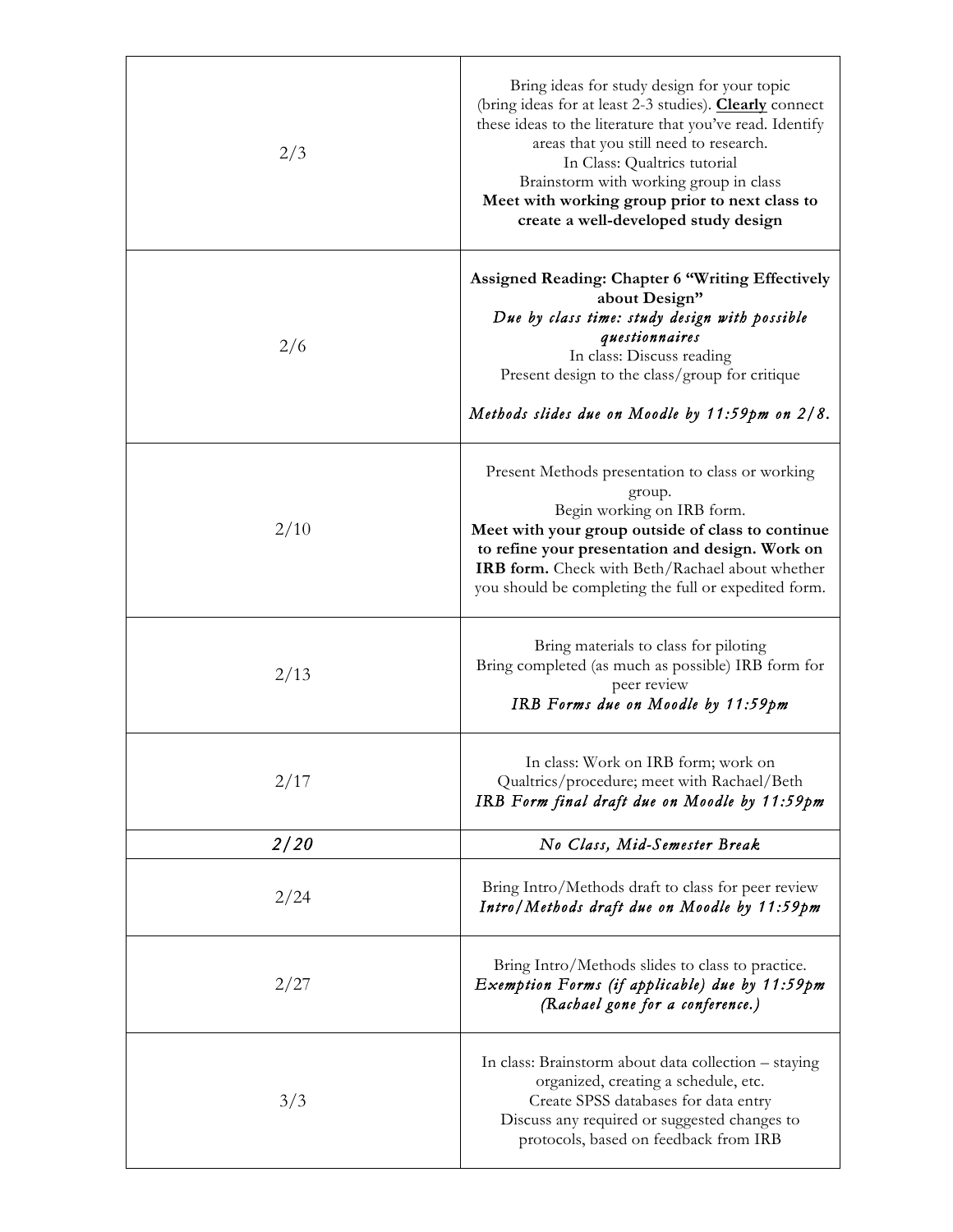| 3/6        | Independent (or working group) work;<br>meeting with Rachael or Beth<br>Start running subjects this week, if IRB is approved                                                                                                                                                                                                                                                                         |
|------------|------------------------------------------------------------------------------------------------------------------------------------------------------------------------------------------------------------------------------------------------------------------------------------------------------------------------------------------------------------------------------------------------------|
| 3/10       | Bring polished draft of intro/methods slides to class.<br>Practice in front of class or working group.<br>Intro/Methods slides due to Moodle by 11:59pm                                                                                                                                                                                                                                              |
| 3/13       | Independent work; meeting with Rachael or Beth<br>2nd draft Intro/Methods due to Moodle by<br>$11:59 \, \text{pm}$                                                                                                                                                                                                                                                                                   |
| 3/17, 3/20 | No Class, Spring Break                                                                                                                                                                                                                                                                                                                                                                               |
| 3/24       | <b>Assigned Reading: Chapter 8</b><br>"Results That Get Results"<br>In class: What makes a good results section?                                                                                                                                                                                                                                                                                     |
| 3/27       | Assigned Reading: "What Test Should I Use"<br>(Under "Statistical Resources")<br>In class: identify the statistical tests you'll need for<br>your analyses. Don't forget about descriptive statistics<br>(average age, etc.)                                                                                                                                                                         |
| 3/31       | Data entry & analyses<br>Be able to articulate the "so what" of your study<br>for the next class.                                                                                                                                                                                                                                                                                                    |
| 4/3        | Assigned Reading: Chapter 9 ("What Does It All<br>Mean?") and Chapter 10<br>("Citations & References")<br>In class: What's the "so what?" of your project?<br>Submit on Moodle by class time.<br>Be prepared to discuss your results, but more<br>importantly, to discuss why anyone should care.<br>Results/Discussion slides due to<br>Moodle by 11:59pm<br>Last Day to Drop Class Without Penalty |
| 4/7        | In class: Practice Results/Discussion slides                                                                                                                                                                                                                                                                                                                                                         |
| 4/10       | Bring Results/Discussion draft to class<br>for peer review<br>Results/Discussion due to Moodle by 11:59pm                                                                                                                                                                                                                                                                                            |